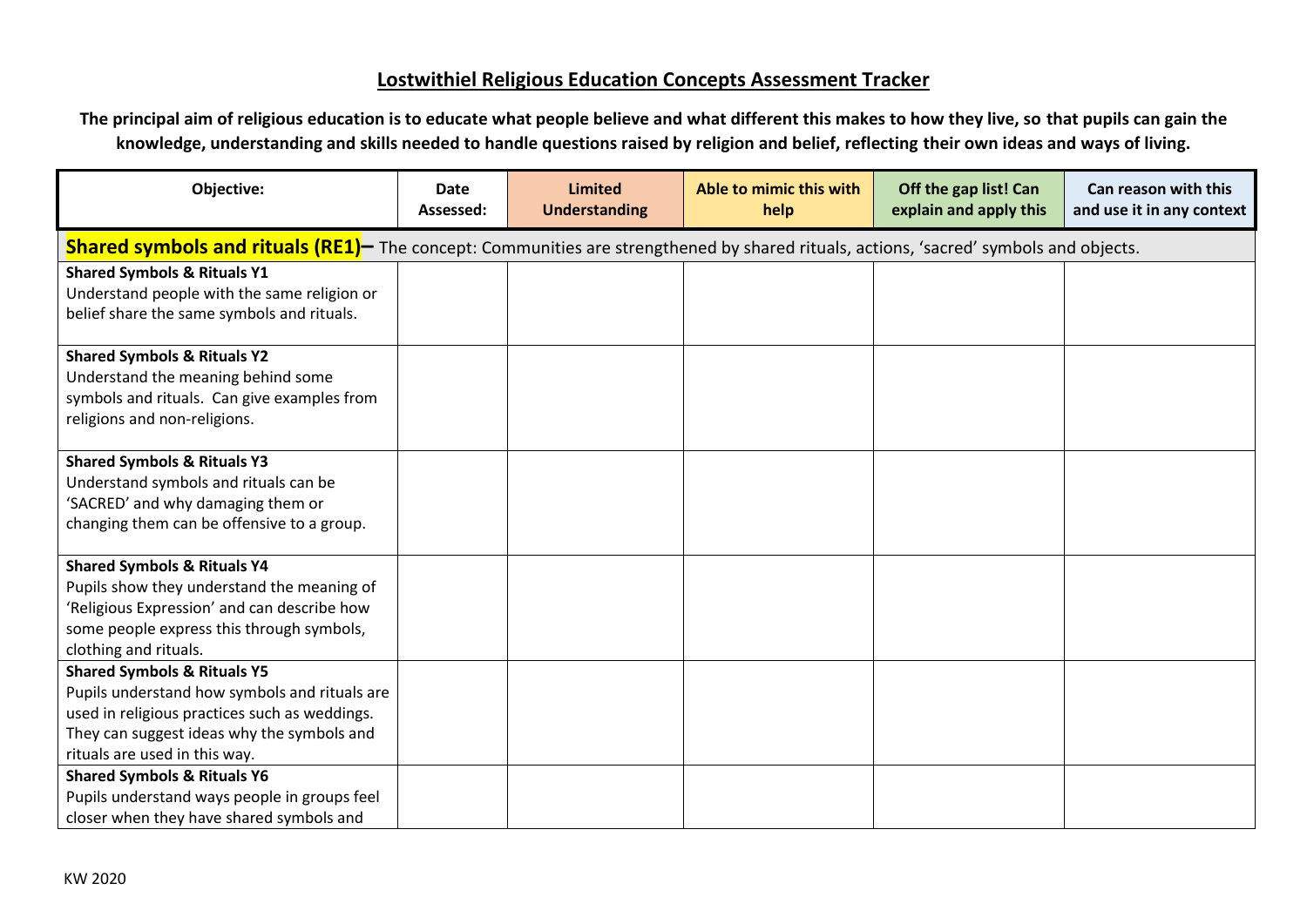| rituals. Can compare how different religions                                                                                                                                                                              |  |  |  |  |  |  |  |
|---------------------------------------------------------------------------------------------------------------------------------------------------------------------------------------------------------------------------|--|--|--|--|--|--|--|
| and non-religions achieve this.                                                                                                                                                                                           |  |  |  |  |  |  |  |
| RE2 - Living a Good Life - The concept of a 'moral code'. Communities even with a range of religions or worldviews. Can share views of what is 'good'                                                                     |  |  |  |  |  |  |  |
| Living a Good Life Y1<br>Pupils can identify a moral message in a story<br>and have a sense of right or wrong.                                                                                                            |  |  |  |  |  |  |  |
| Living a Good Life Y2<br>Pupils can retell religious and other stories as<br>examples of morals they feel are right.                                                                                                      |  |  |  |  |  |  |  |
| Living a Good Life Y3<br>Pupils understand the concept of moral codes<br>and how they impacts people's lives. They<br>can show their understanding with examples<br>from different religions and non religions            |  |  |  |  |  |  |  |
| Living a Good Life Y4<br>Pupils understand how a country like England<br>which was mainly Christian, had its<br>community and life influenced by moral codes                                                              |  |  |  |  |  |  |  |
| Living a Good Life Y5<br>Pupils understand that many religions and<br>humanism have moral codes. They can<br>explain how the same values are expressed in<br>different religions.                                         |  |  |  |  |  |  |  |
| Living a Good Life Y6<br>Pupils understand how moral codes shape<br>how people lead their lives and how they<br>express their identity. They understand the<br>value of this diversity and how it strengthens<br>society. |  |  |  |  |  |  |  |